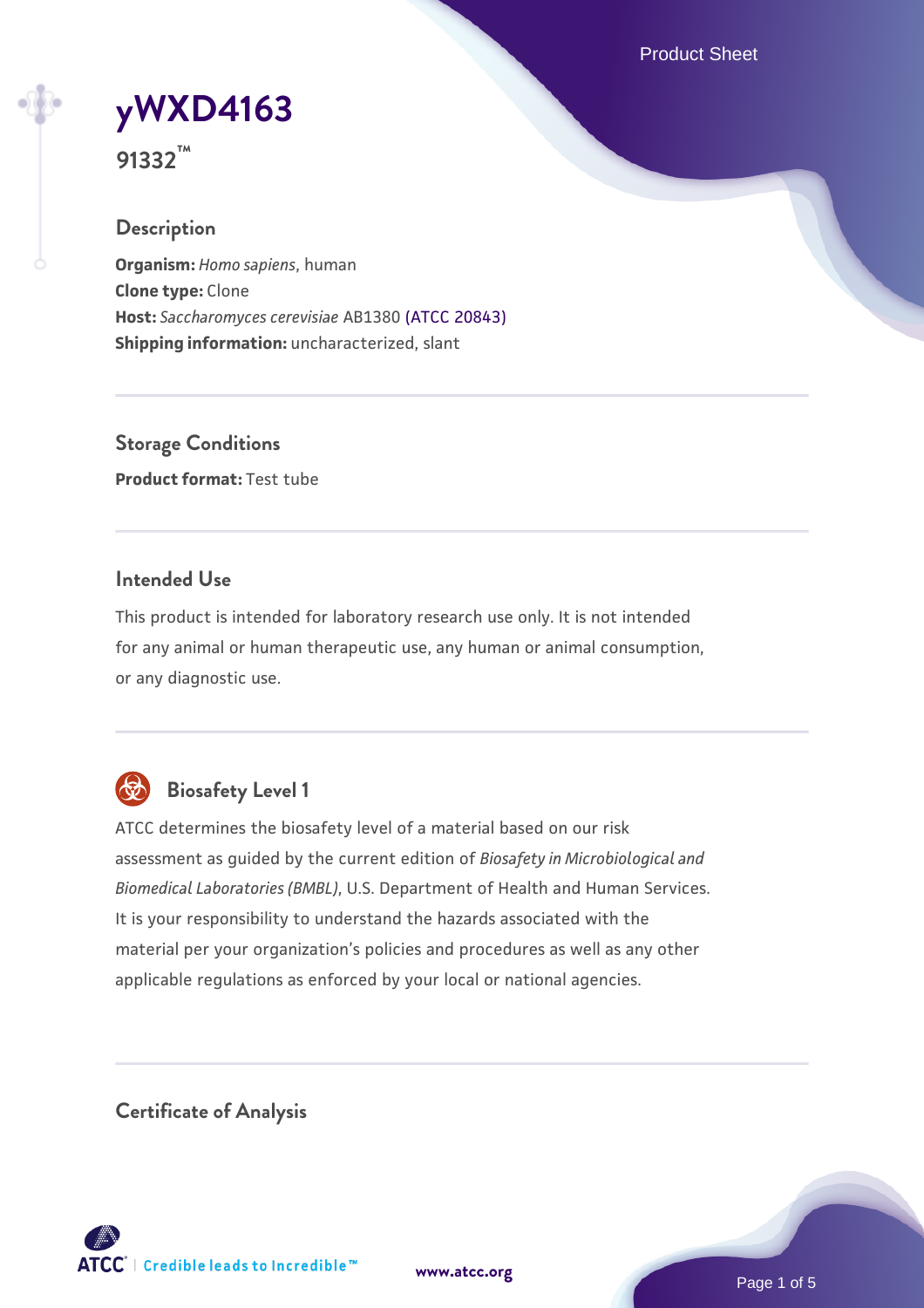## **[yWXD4163](https://www.atcc.org/products/91332)** Product Sheet **91332**

For batch-specific test results, refer to the applicable certificate of analysis that can be found at www.atcc.org.

## **Insert Information**

**Type of DNA:** genomic **Genome:** Homo sapiens **Chromosome:** X X pter-q27.3 **Gene name:** DNA Segment, single copy **Gene product:** DNA Segment, single copy [DXS2656] **Gene symbol:** DXS2656 **Contains complete coding sequence:** Unknown **Insert end:** EcoRI

## **Vector Information**

**Construct size (kb):** 240.0 **Intact vector size:** 11.454 **Vector name:** pYAC4 **Type of vector:** YAC **Host range:** *Saccharomyces cerevisiae*; *Escherichia coli* **Vector information:** other: telomere, 3548-4235 other: telomere, 6012-6699 Cross references: DNA Seq. Acc.: U01086 **Cloning sites:** EcoRI **Markers:** SUP4; HIS3; ampR; URA3; TRP1 **Replicon:** pMB1, 7186-7186; ARS1, 9632-10376

# **Growth Conditions**

**Medium:** 



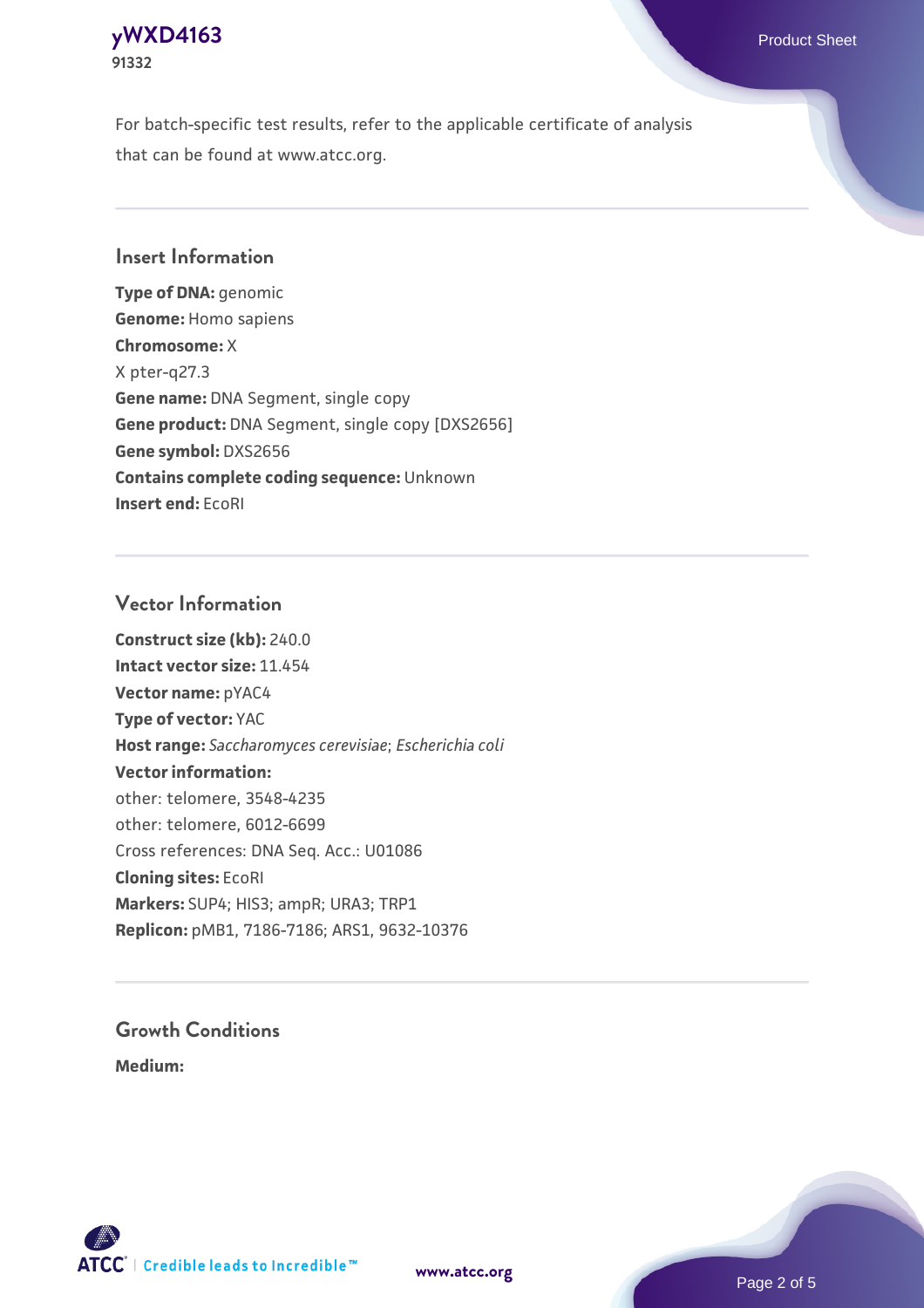#### **[yWXD4163](https://www.atcc.org/products/91332)** Product Sheet **91332**

[ATCC Medium 1245: YEPD](https://www.atcc.org/-/media/product-assets/documents/microbial-media-formulations/1/2/4/5/atcc-medium-1245.pdf?rev=705ca55d1b6f490a808a965d5c072196) **Temperature:** 30°C

#### **Notes**

More information may be available from ATCC (http://www.atcc.org or 703- 365-2620).

## **Material Citation**

If use of this material results in a scientific publication, please cite the material in the following manner: yWXD4163 (ATCC 91332)

## **References**

References and other information relating to this material are available at www.atcc.org.

## **Warranty**

The product is provided 'AS IS' and the viability of ATCC® products is warranted for 30 days from the date of shipment, provided that the customer has stored and handled the product according to the information included on the product information sheet, website, and Certificate of Analysis. For living cultures, ATCC lists the media formulation and reagents that have been found to be effective for the product. While other unspecified media and reagents may also produce satisfactory results, a change in the ATCC and/or depositor-recommended protocols may affect the recovery, growth, and/or function of the product. If an alternative medium formulation or reagent is used, the ATCC warranty for viability is no longer



**[www.atcc.org](http://www.atcc.org)**

Page 3 of 5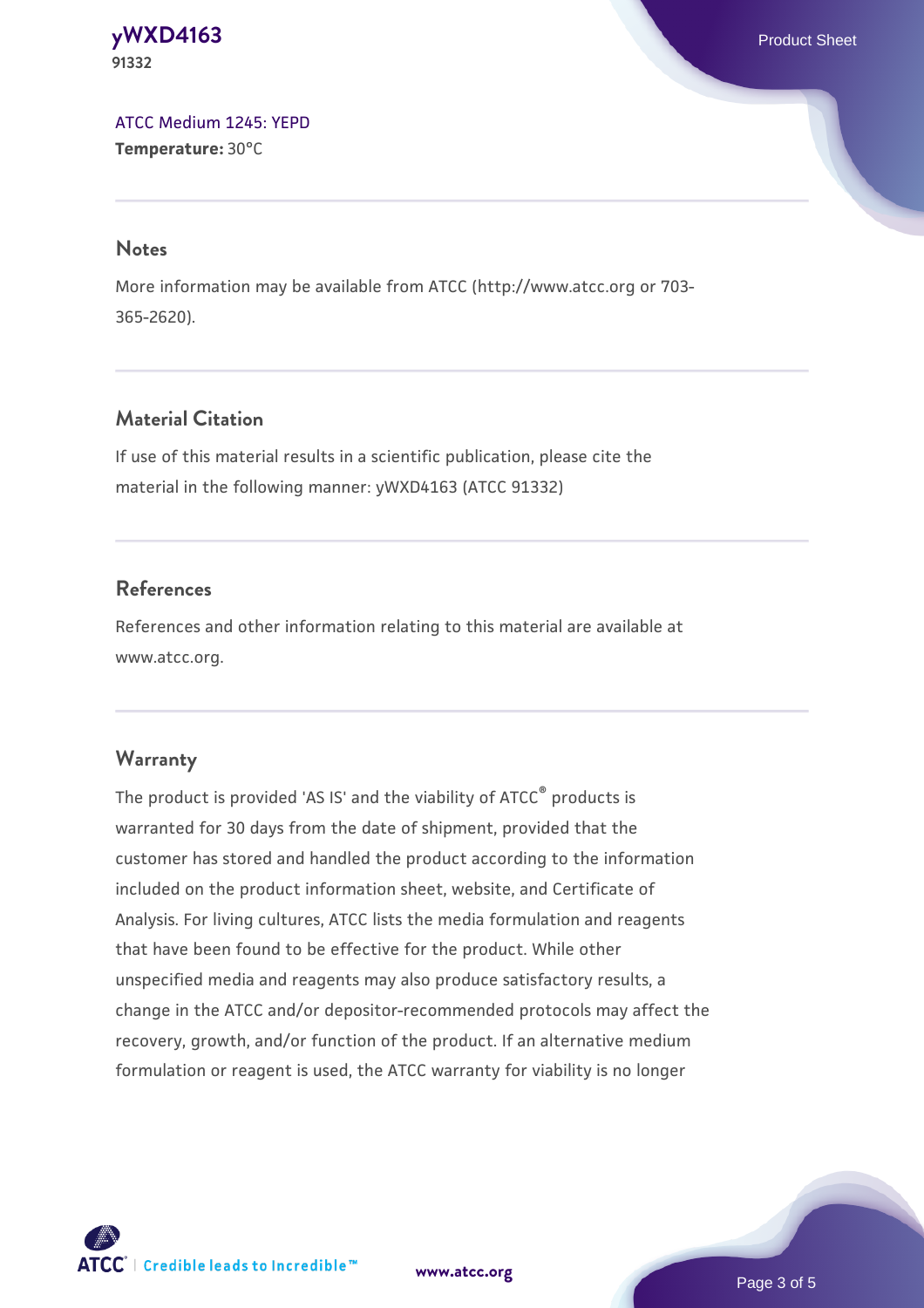**[yWXD4163](https://www.atcc.org/products/91332)** Product Sheet **91332**

valid. Except as expressly set forth herein, no other warranties of any kind are provided, express or implied, including, but not limited to, any implied warranties of merchantability, fitness for a particular purpose, manufacture according to cGMP standards, typicality, safety, accuracy, and/or noninfringement.

#### **Disclaimers**

This product is intended for laboratory research use only. It is not intended for any animal or human therapeutic use, any human or animal consumption, or any diagnostic use. Any proposed commercial use is prohibited without a license from ATCC.

While ATCC uses reasonable efforts to include accurate and up-to-date information on this product sheet, ATCC makes no warranties or representations as to its accuracy. Citations from scientific literature and patents are provided for informational purposes only. ATCC does not warrant that such information has been confirmed to be accurate or complete and the customer bears the sole responsibility of confirming the accuracy and completeness of any such information.

This product is sent on the condition that the customer is responsible for and assumes all risk and responsibility in connection with the receipt, handling, storage, disposal, and use of the ATCC product including without limitation taking all appropriate safety and handling precautions to minimize health or environmental risk. As a condition of receiving the material, the customer agrees that any activity undertaken with the ATCC product and any progeny or modifications will be conducted in compliance with all applicable laws, regulations, and guidelines. This product is provided 'AS IS' with no representations or warranties whatsoever except as expressly set forth herein and in no event shall ATCC, its parents, subsidiaries, directors, officers, agents, employees, assigns, successors, and affiliates be liable for indirect, special, incidental, or consequential damages of any kind in connection with or arising out of the customer's use of the product. While reasonable effort is made to ensure authenticity and reliability of materials on deposit, ATCC is not liable for damages arising from the misidentification or



**[www.atcc.org](http://www.atcc.org)**

Page 4 of 5